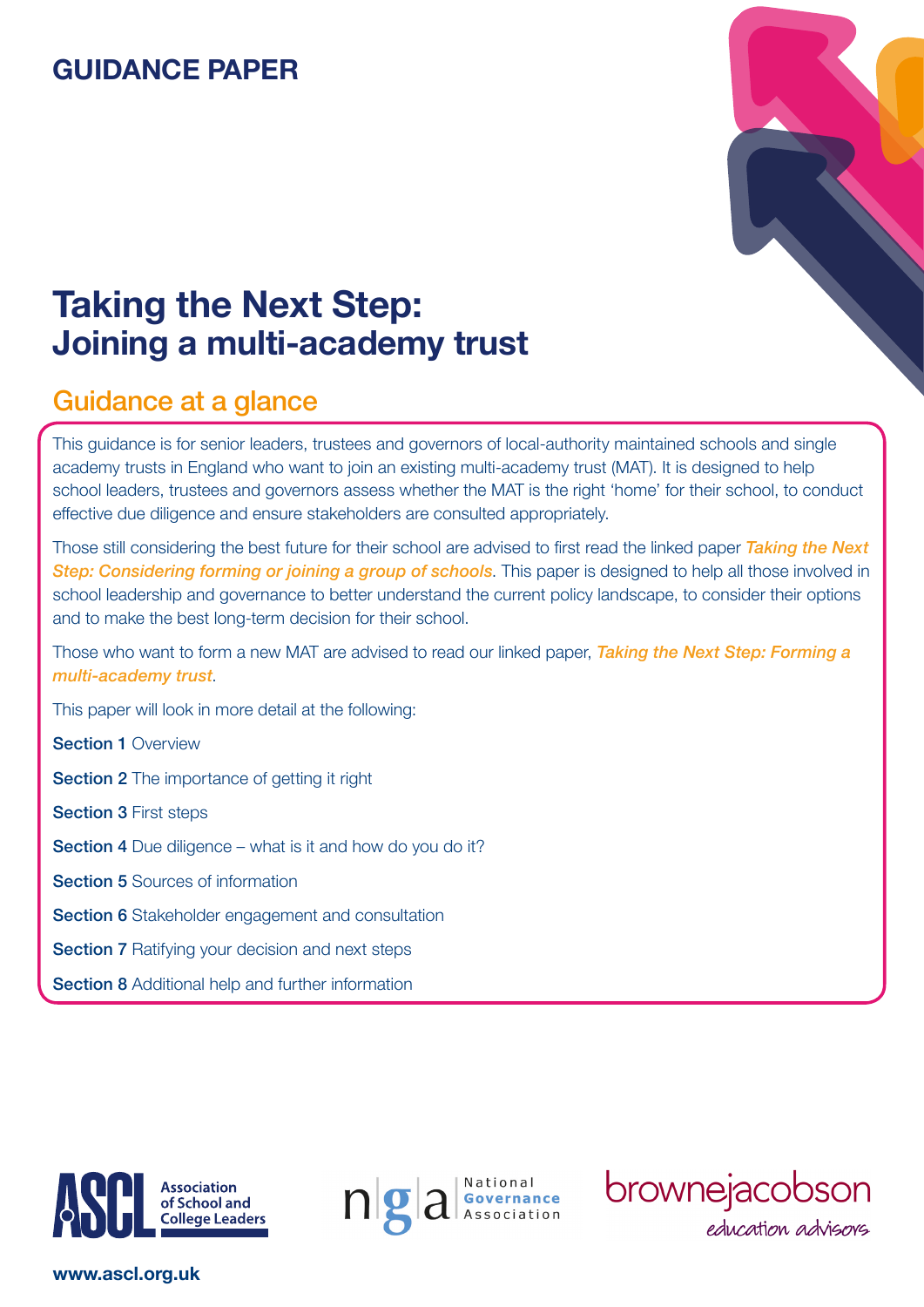## 1 Overview

At the time of writing, the education landscape had reached another landmark stage. At the beginning of 2019, over 50% of children in state-funded schools in England were being taught in an academy. Announcing this development, the Secretary of State for Education urged more schools to consider the opportunities offered by becoming an academy.

While there is no clear evidence to suggest that academisation in itself leads to better outcomes for children and young people, there is an increasing body of evidence that formal collaborations between schools, such as MATs, can bring substantial benefits. The linked paper *[Taking the Next Step: Considering forming or joining](https://www.ascl.org.uk/utilities/document-summary.html?id=BAAE2B30-BD97-496C-9661B63535C31EF6)  [a group of schools](https://www.ascl.org.uk/utilities/document-summary.html?id=BAAE2B30-BD97-496C-9661B63535C31EF6)* includes more on the benefits of collaboration, and also includes detailed information on:

- the policy context for schools in England
- different types of school, and different collaboration models
- how academy trusts are led and governed
- a step-by-step process to help schools decide whether to form or join a MAT or federation

In certain circumstances, schools will be directed to join a particular MAT, with very little input into that decision. Underperforming schools may be issued with an academy order by their Regional Schools Commissioner (RSC), requiring them to become an academy (if they are currently a maintained school) and join a MAT. Occasionally, a school in this situation may be given an element of choice in which MAT they join, but in many cases a particular MAT will be specified by the RSC.

This paper is not primarily aimed at schools in that position (though they may still find it useful). It is aimed mainly at schools that are not under any compulsion to join a MAT, and have spent time considering the options open to them and decided that this is the route they wish to take. They may have identified one MAT in particular they are keen to join, or are trying to choose between a number of different MATs. The guidance in this paper is intended to help ensure they choose to join a MAT which will help their school to thrive, both in the short term and in years to come.

# 2 The importance of getting it right

There are no short cuts to deciding on the right MAT to join – one that is compatible with your school and will enable it to thrive. Joining a MAT is a major cultural change and the importance of investing time in a comprehensive and detailed assessment of any MAT you are considering joining, as well as learning from the experience of others, both good and bad, cannot be over-emphasised.

Neither is joining a MAT a change which can easily be reversed. While it is not impossible for schools to move from one MAT to another, the process of doing so is complex, and only possible with the agreement of the RSC.

It is essential, therefore, that any school considering joining a MAT takes its time, asks the right questions, doesn't make assumptions, is honest about itself, and demands honesty in return. It is much better to tackle any difficult conversations early in the process, rather than finding later on that you've wasted time exploring a partnership that was never going to work or, worse, finding yourself part of an organisation that you wish you'd never joined.

The due diligence process outlined in Section 4 is necessarily detailed and will involve a significant time commitment. It therefore makes sense to narrow down the number of MATs you investigate in this way to no more than two or three. Asking yourselves the following questions might help with that process.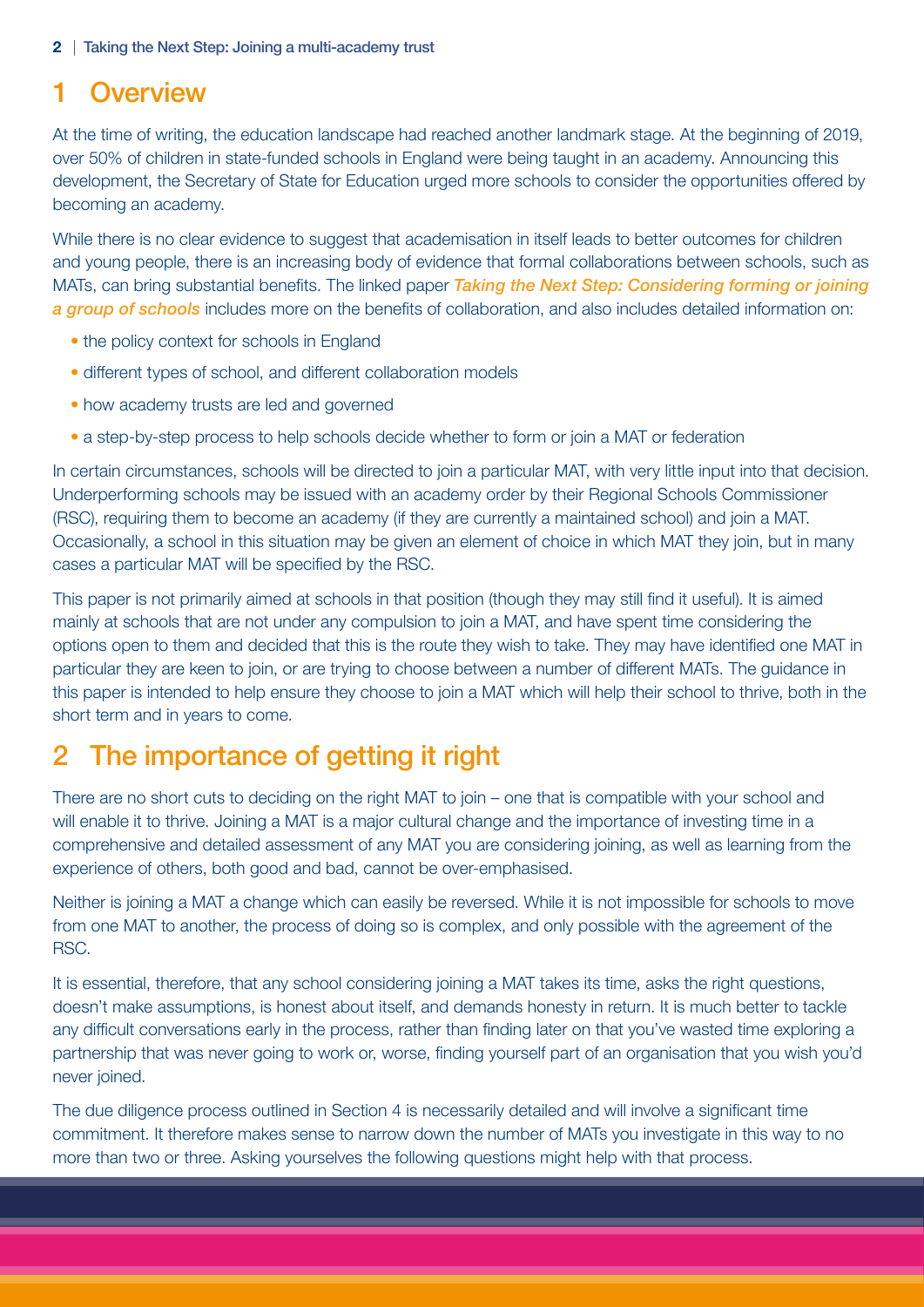## What are your main reasons for wanting to join a MAT?

It is important to consider some key questions about your own motivation before you go any further.

- What are the main drivers behind your decision to join a MAT?
- Are you looking for ways to improve your performance?
- Do you want to safeguard your school's long-term financial future?
- Are you keen to improve your governance?
- Do you want to provide new opportunities for your staff?

These are unlikely to be 'either/or' questions, but focusing on the reasons that are most important to you may help you pinpoint MATs that are likely to help you achieve these aims.

It is important to remember, however, that the most important overriding reason for making this decision should always be that you believe it will help you to achieve the best possible outcomes for the children and young people in your school.

## Are you fully aware of, and comfortable with, the legal implications of joining a MAT?

A MAT is a single legal entity, responsible for all of its schools. The process of joining a MAT involves:

- 1 for a maintained school, converting to an academy within the MAT
- 2 for an existing academy, transferring from its current academy trust into the MAT

The MAT trustees become fully responsible for the running of all the schools in the trust, although they may delegate certain functions and decision-making to school-level committees (often referred to as local governing bodies or academy committees). The MAT also becomes the employer of all staff across all the schools.

This is a fundamental change for the converting school. It is essential that leaders, governors and/or trustees are fully aware of and comfortable with this before going any further.

## How well do potential MATs align with your ethos and vision?

In deciding to join a trust, it is crucial you are comfortable with its ethos and vision, and happy that this aligns with the ethos and vision of your school. Like schools, trusts usually publish their ethos and vision on their website, but these statements can be broad, hard to disagree with and lacking in detail about what the trust will look like in the longer term. Looking at policies for how the trust manages key areas, such as performance management, curriculum, teaching and learning and behavior, can give a more concrete view of how the trust's ethos is lived. Other areas may include their attitude to stakeholders and local governance. In terms of vision, a trust's website should also provide insight into its plans for growth and how this will be managed.

## Is there an obvious first choice?

Some schools will find themselves with an obvious 'first choice' MAT. Perhaps several (or even all) of the schools in an informal partnership you are part of have decided to join the same MAT. Perhaps a school you share a site with has joined a MAT and is keen for you to join them. Perhaps a school many of your pupils go on to, or come from, has joined a MAT and you can see significant advantages in being part of the same organisation. If you find yourself in a situation like this, it clearly makes sense to think seriously about the obvious choice, but you should ensure you keep an open mind, don't allow yourself to be railroaded into making a decision, and consider other options as well.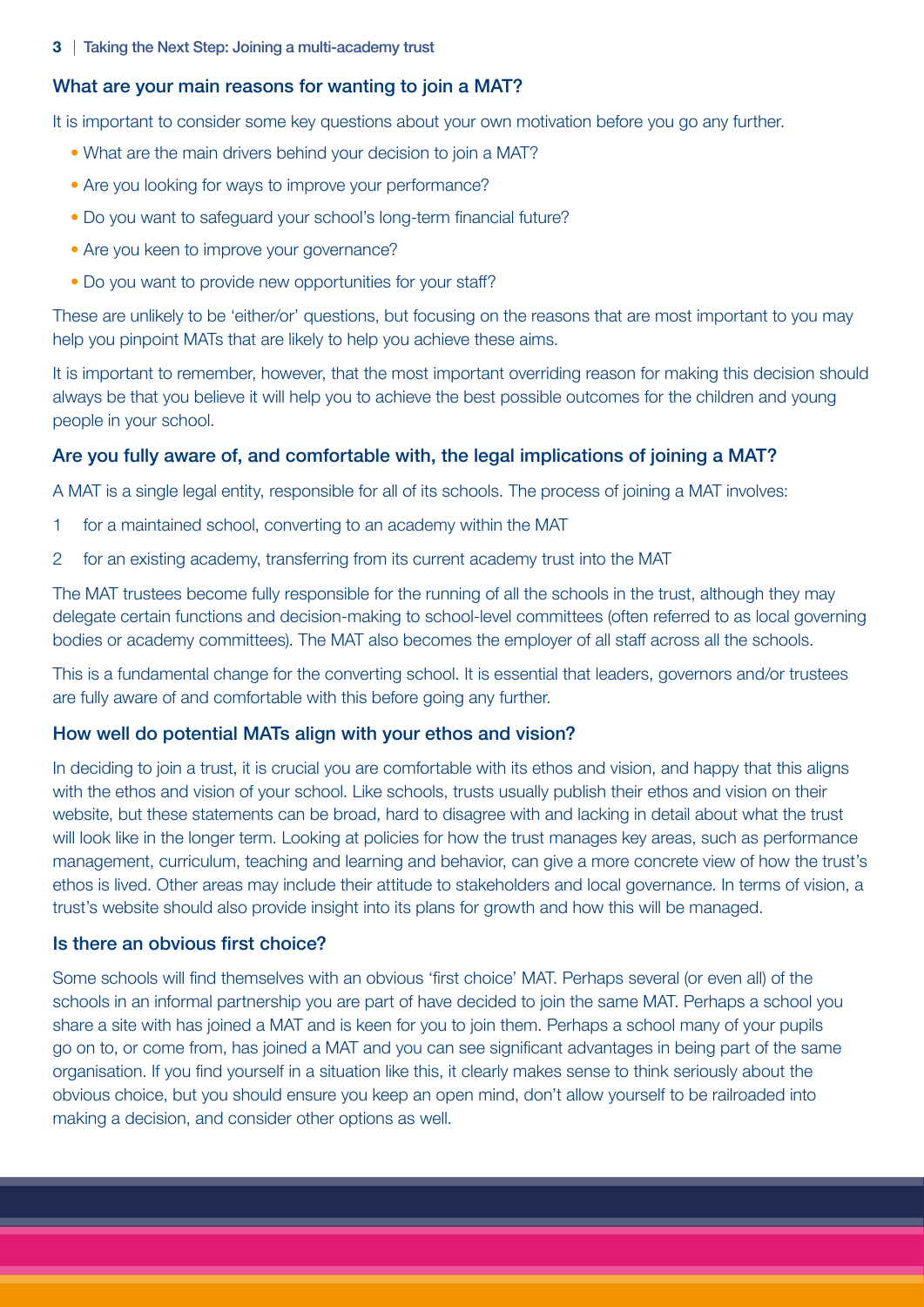## What are your non-negotiables?

It is important to consider early in the process what aspects in the way a MAT operates would be dealmakers or deal breakers for you. Are you set on retaining a local governing board or committee with significant delegated functions, or would you be comfortable joining a MAT with only advisory councils at school level?<sup>1</sup> How would you feel about changing the name of your school (some MATs require this)? What about your uniform? What about your approach to teaching and learning? Are there any policies that you would want to retain at school level (such as behaviour polices)? Being clear about changes you'd be happy to consider, and those you wouldn't, can save a lot of time further down the line.

## How do you want (and need) to be supported and challenged?

Different MATs take different approaches to supporting and challenging the schools in their group. Many MATs will appoint the equivalent of a school improvement partner to work closely with their schools to address any underlying attainment and progress issues, or to help maintain and build on existing standards. Some, particularly large or geographically spread MATs, have regional directors who oversee the ongoing educational performance of each school within a region or cluster. The school improvement model in small to mediumsized trusts may be based on the MAT CEO or executive head working directly with school heads, ensuring that they work closely and frequently with each other. Which of these approaches do you think would help your school to build on (and share) its strengths, and address its weaknesses?

The information on a MAT's website will often give you a good insight into how they operate and can help you pinpoint trusts which may be a good match for your school's needs. In particular, they should include the MAT's scheme of delegation, which will clarify how the trust is governed, and which functions (if any) are delegated to individual school level. Bear in mind, however, that schemes of delegation can be changed or removed altogether should the MAT trustees deem this to be necessary or prudent. Therefore, although they are indicative of an approach, they may change over time.

# 3 First steps

## Start a conversation with the MAT(s) you are interested in

Once you've narrowed down the number of MATs you're interested in, it is sensible to have an initial conversation with their chairs, CEOs or executive heads to ascertain whether they would welcome your application to join before going any further.

All MATs should have a plan for how (or even whether) they intend to grow, and there's no point in setting your heart on joining a MAT that doesn't have the desire or capacity to expand, or doesn't see your school as a good fit. A MAT may feel it needs to consolidate its position before taking on any more schools. It might have decided to focus on a particular geographic area. It might feel it doesn't currently have the capacity to support schools in particular categories.

A chair or CEO won't at this stage, of course, be able to give you a categorical answer about whether you can join their MAT. The trust will need to carry out due diligence on you, as you will on them, and the final decision will be made by the RSC. But they should be able to give you an indication of how interested they are in having you on board before you invest any more time and energy in pursuing the partnership.

<sup>1</sup> See Section 5 of *Taking the Next Step: Considering forming or joining a group of schools* for more information on different MAT governance models. Be aware, however, that trusts aren't bound to retain the same governance structure forever, and can choose to change their scheme of delegation to give school-level governing boards more or fewer delegated functions at any time.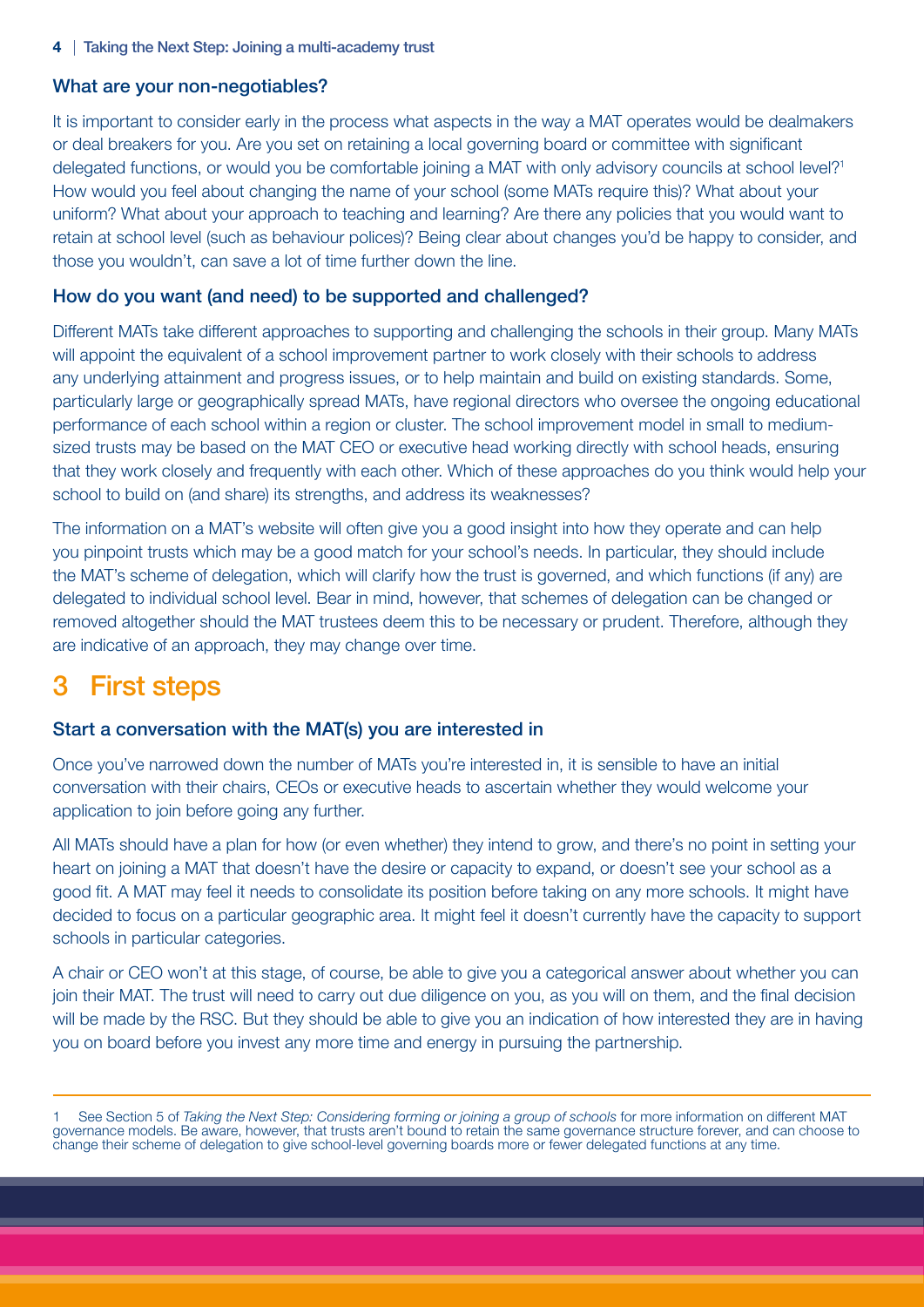## Talk to any bodies with authority over your school

Foundation schools and schools with a religious character should ensure they talk to their foundation, diocese or other religious authority as early as possible in this process, as they may place restrictions on the type of MAT a school can join.

The Church of England (CofE) and the Catholic Church have both agreed memoranda of understanding<sup>2</sup> with the Department for Education (DfE) which determine what options are available to schools with these religious characters. These documents include a great deal of detail, but the main message is that, in the vast majority of cases, Catholic schools will only be permitted to join Catholic-led trusts, and CofE schools will only be permitted to join trusts "with governance arrangements that reflect, at member and director level, no dilution of the level of church governance and involvement as it was immediately prior to conversion".

MATs that don't currently include any CofE schools may well be prepared to consider changing their governance arrangements to enable a CofE school to join, but this is a conversation you should have with them sooner rather than later.

Maintained schools should also let their local authority know that they are embarking on this process. Both maintained schools and academies may also wish to talk to their RSC at this stage, to find out more about how the landscape in their area is evolving, and about the types of partnership the RSCs are likely to approve.

The linked paper *Taking the Next Step: Considering forming or joining a group of schools* includes some advice on the factors the RSCs will take into account when deciding whether or not to approve a school's application to join a MAT.

## 4 Due diligence: what is it and how do you do it?

Due diligence is the process of investigating an organisation prior to entering into a contract with it. It shouldn't just be focused on compliance; ultimately both parties should have confidence in the merits of your school joining the MAT. Effective due diligence is therefore essential in ensuring you find out as much as you possibly can about any MAT you are considering joining. MATs will also undertake due diligence into schools that are considering joining their trust.

The following sections suggest areas in which schools should undertake due diligence, outlining issues you should consider and suggesting key questions to help you obtain the answers that will inform your final decision. Section 5 makes some practical suggestions about ways to obtain this information.

## Ethos and culture

The hardest to quantify, but probably most important aspect of any organisation is its ethos and culture. One of the main reasons why partnerships between organisations fail, in education and beyond, is a mismatch of cultures. Ensuring that you get the clearest possible sense of the ethos and culture of any MAT you are considering joining is therefore essential.

The ethos and culture are set by the trust's members and trustees, and so should remain consistent even if the leadership of the MAT changes. The ethos of the trust should be reflected through its stated values, approach to stakeholder engagement and its governance structure, as well as in any trust-wide policies.

<sup>2</sup> https://www.gov.uk/government/publications/church-schools-and-academies-memoranda-of-understanding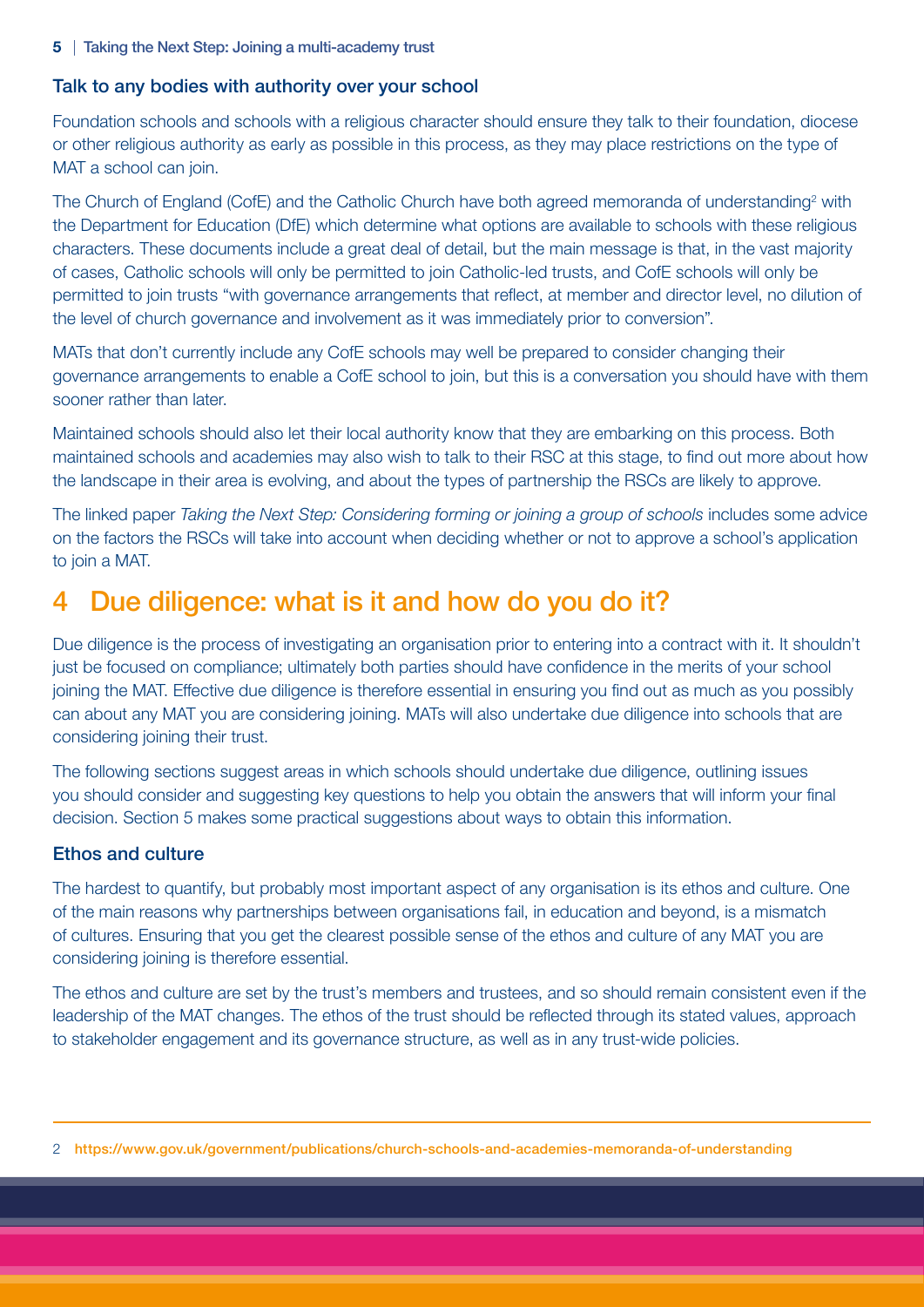#### Questions to explore include:

- How does the MAT ensure that its focus is on achieving the best possible outcomes for all the children and young people across the whole trust?
- What are its non-negotiables? For example, are there minimum standards set for all schools in the trust?
- What balance does it seek to achieve between centralised control and delegated decision-making in its schools?<sup>3</sup>
- Is this balance different depending on the different circumstances of the schools involved?
- Specifically, which policies are implemented on a trust-wide basis, and which at individual school level?
- How does the trust listen to its stakeholders?
- What are the governance arrangements below trust board level?

#### Vision and strategy

A MAT's vision sets out where it aims to be in the longer term, including the impact it hopes to have on the children and young people in its schools. Its strategy will identify the key priorities that need to be addressed in order for it to achieve its vision. The vision should look forward three to five years and include some consideration of the future size of the organisation, both in terms of number of pupils and number of schools.

The vision should also set out clearly the MAT's approach to the locality of its schools. For example, smaller MATs formed by a group of schools in the same geographical area with a strong community ethos are more likely to retain a focus on a set geographical area, whereas larger MATs may have a much wider approach to school locality. A MAT's approach to the geography of its schools should form part of its strategy.

A MAT should have a clear sense of how it plans to grow or consolidate its position. Schools should recognise, though, that the landscape in which MATs are operating is still evolving, and that the most effective MATs are prepared to review and adapt their strategy accordingly. As MATs mature and grow, the workings of the MAT, in terms of both governance and operational leadership, are likely to change.

### Questions to explore include:

- Can the MAT clearly articulate its vision and strategy?
- What does it hope to achieve in the next three to five years?
- What does it want for the children and young people in its schools?
- Are the vision and strategy shared and well communicated?
- Do the schools in the trust embrace the trust-wide vision, and work within the agreed strategy?
- Does the MAT adapt to key changes in context and understand the evolving nature of the MAT system, recognising the need to be responsive to changing circumstances and adapting accordingly?

### Size and capacity

MATs vary hugely in size. At the time of writing, the majority of MATs (approximately 70%) include no more than five schools. This picture is gradually changing as more MATs expand and merge, but the sector is still predominantly made up of small MATs. At the other end of the scale, there is a very small number of MATs with more than 30 schools.

3 See Section 5 of *Taking the Next Step: Considering forming or joining a group of schools* for more information on different MAT governance models.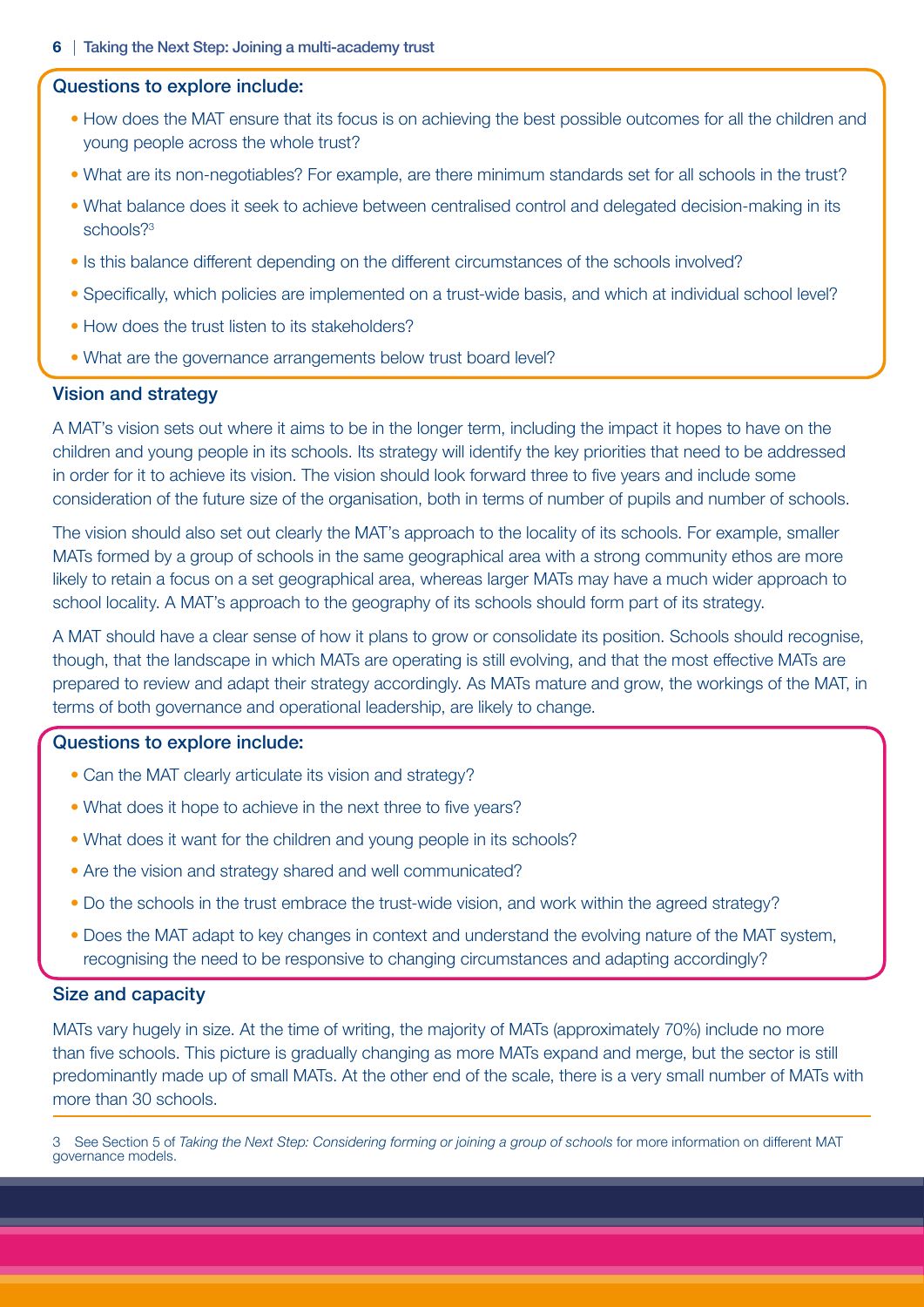Opinions differ over the optimum size of a MAT to take advantage of the benefits of scale, but recent comments from the DfE<sup>4</sup> have suggested a 'sweet spot' of between 12 and 20 schools, or 5,000 to 10,000 pupils. Currently MATs of this size make up less than 11% of the MAT sector.

Some schools may relish the opportunities afforded by working in a large MAT, while others may feel more comfortable in a smaller group. The most important consideration, however, is the MAT's capacity to support and challenge its schools. Some MATs have, often for laudable reasons, taken on too many schools too quickly – or, more specifically, too many struggling schools too quickly – and have found it difficult to give those schools the support they need without negatively affecting the other schools in the group.

## Questions to explore include:

- How many schools are currently in the MAT?
- How many pupils does that represent? (A MAT consisting of five secondary schools is obviously likely to include many more pupils than one consisting of five primary schools.)
- How many pupils/schools can the trust board govern? Is the governance structure set up to effectively govern the number of schools in the trust?
- How has it grown so far? Has it taken on schools strategically, not exceeding its capacity to support and challenge them?
- Does it have a vision for how large it will grow?
- How does it decide whether or not to take on new schools?

## **Geography**

There is growing evidence that MATs whose schools are geographically close to others in the trust find it easier to access the benefits of collaboration. You may want to prioritise MATs which include schools that are physically close to yours. Smaller MATs achieve this by focusing exclusively on a particular area; larger MATs by building local 'hubs' of geographically close schools. Geographically dispersed schools within a trust, especially a small MAT not operating with a regional structure, could be a cause for concern.

## Questions to explore include:

- Does the geographical placement of the schools within the MAT enable its schools to exploit the benefits of collaboration, including sharing staff, benchmarking, CPD and shared services?
- Does the trust have geographically isolated schools? If so, how are they supported and encouraged to support other schools?
- If a MAT is large and/or geographically dispersed, what central support does it offer, where is it based and how can schools access it that aren't nearby?

### **Diversity**

There are some benefits to being part of a MAT that includes a diverse group of schools. You may, therefore, want to consider whether MATs you are interested in include both primary and secondary schools, special schools, pupil referral units, UTCs, high-performing and struggling schools, large and small schools, urban and rural schools, for example. There is no magic mix, and it's important that schools also feel there are other schools in the group that understand their particular issues and against which they can be benchmarked. There is, however, value in thinking beyond the usual boundaries when considering potential partners.

<sup>4</sup> https://www.gov.uk/government/speeches/lord-agnew-by-working-together-we-can-achieve-so-much-more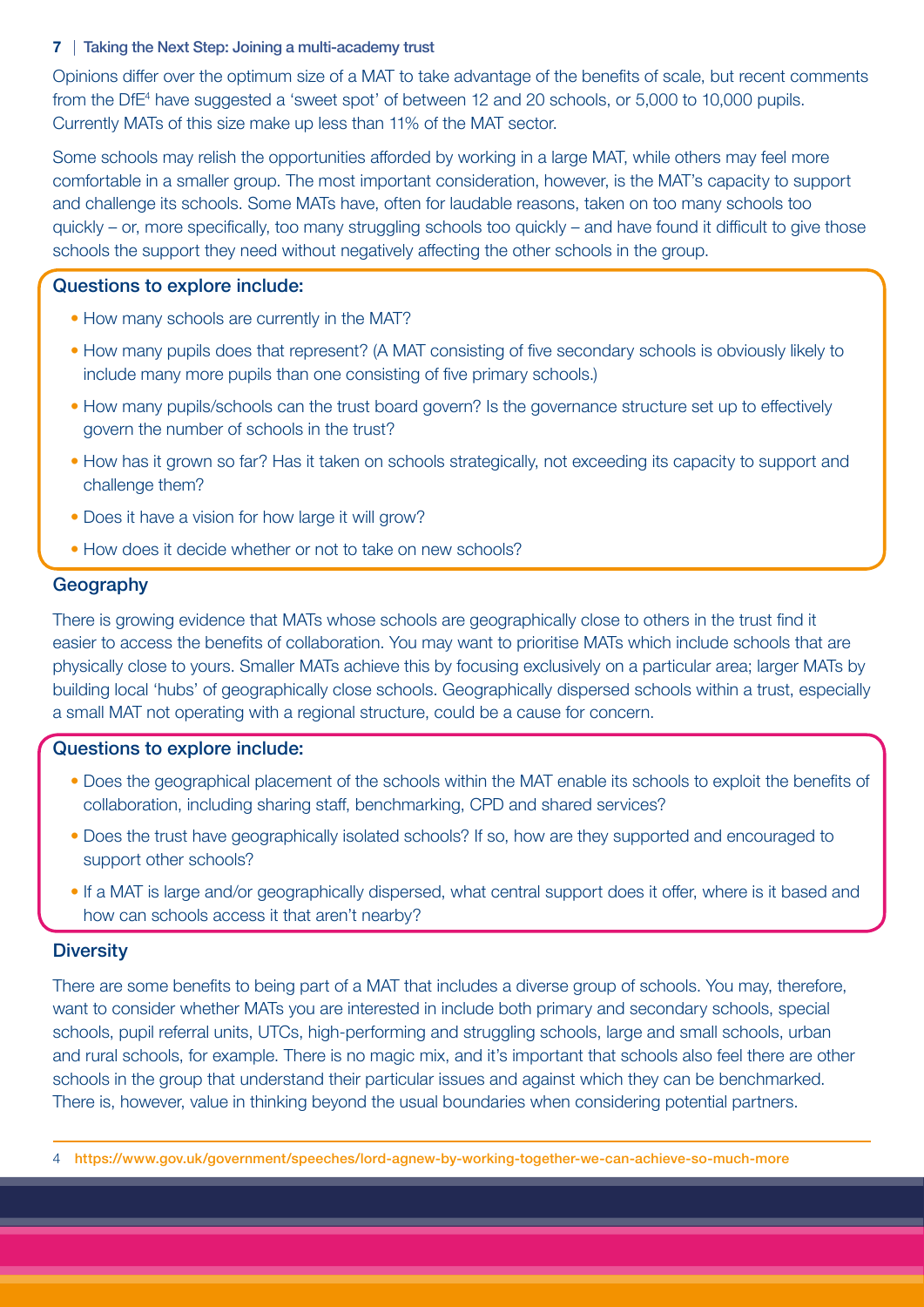#### Questions to explore include:

- Does the trust include a diverse group of schools?
- How are the schools in the trust encouraged and enabled to share their knowledge and strengths in different areas?
- Are there sufficient schools in the trust that are similar to yours, to ensure its leaders and trustees understand your issues, and to help benchmark performance appropriately?
- Does the trust feel primary or secondary-heavy? What effect might that have on the trust and on your school?
- Do the leaders and trustees appear to recognise and respect the benefits your school (and others like it) could bring to the trust?

#### Performance, challenge and support

Whether joining a MAT will help you maintain or improve educational standards in your school is a crucial question. Finding the answers to the following questions might help you to determine this:

- How strong are the schools in the group? (You might want to look at attendance, attainment and progress of all pupils in the trust's schools, and also of pupils from different groups and with different needs.)
- How is performance managed?
- What evidence is there that being part of the trust has had a beneficial impact on the performance of its schools?
- Does the trust have a clear strategy for continuous school improvement that recognises the different interventions needed by schools at different stages on the improvement journey?
- How do the schools in the trust work together to support and challenge each other?
- Does the MAT provide any central school improvement support, such as a quality-assured school improvement partner?

#### Leadership and governance

The linked paper *Taking the next step: considering forming or joining a group of schools* contains detailed information on how MATs are led and governed, and includes a number of common governance models. As these models demonstrate, some MATs choose to delegate a significant proportion of their governance functions to school-level committees (sometimes referred to as local governing bodies or academy committees), whilst others retain all governance functions at board level. Although there is not a single model that will suit all MATs, one of these approaches may suit your school better than the other.

Similarly, MATs can take different approaches to leadership. All MATs are required to have a single senior executive leader (often called a CEO or executive head). In some smaller MATs the senior executive leader is also the substantive head of one or more of the schools in the trust, with day-to-day management sometimes delegated to heads of school. In other MATs, each school has its own headteacher, with the CEO taking a strategic lead across the group.

It's crucial to understand the approach to leadership and governance taken by any MAT you are considering joining, and to ensure you are comfortable with this.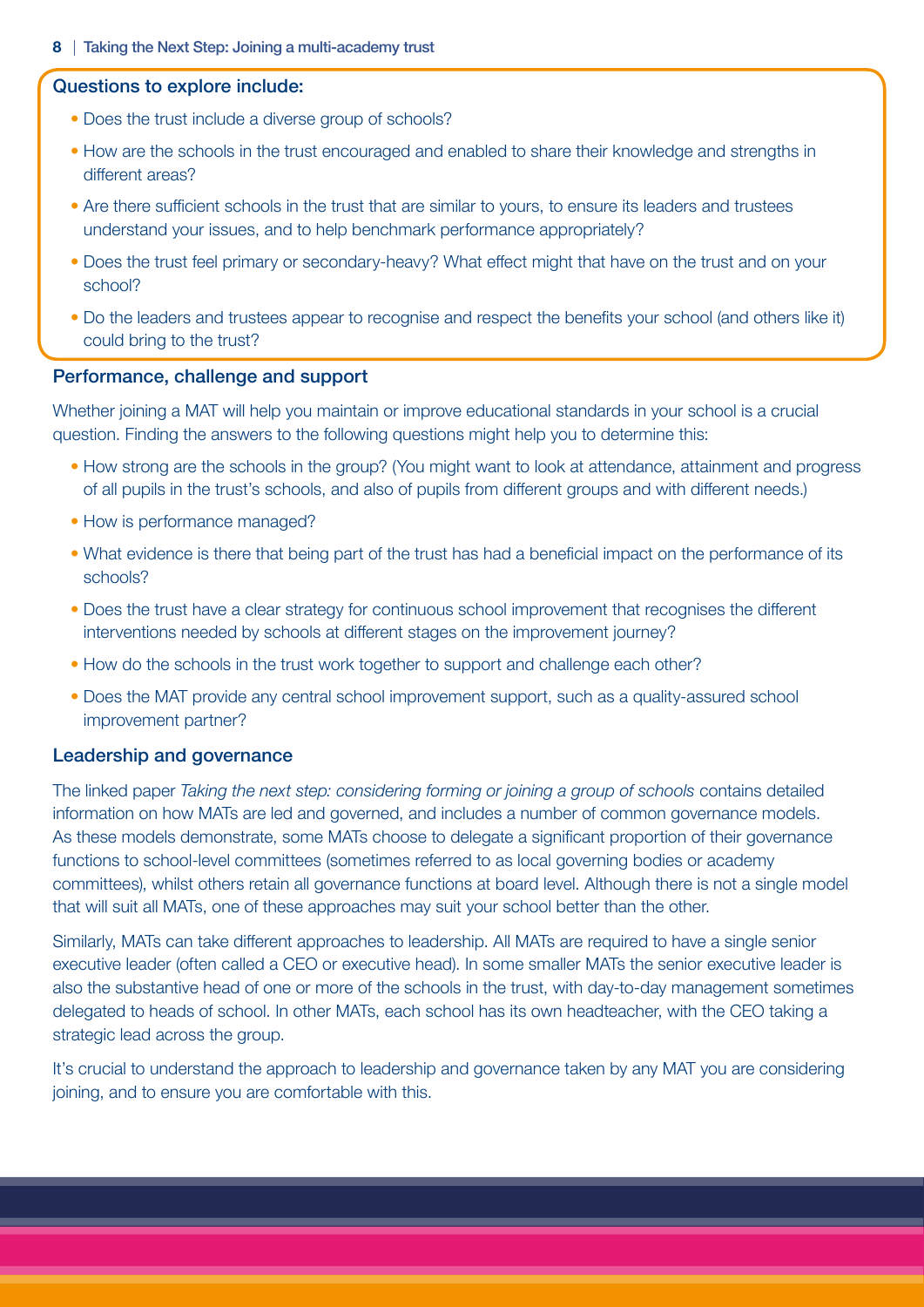#### Questions to explore include:

- Does the MAT have an effective senior executive leader?
- How does he or she inspire and support other leaders and staff across the schools?
- How effective is the MAT's succession planning? What would happen if the current CEO or executive head left?
- Does the MAT have a clear framework for governance (expressed through a scheme of delegation), with responsibilities of the trust board, the senior executive leader and any academy committees made explicit?
- What governance functions, if any, are delegated to school level academy committees? Does this vary for different schools? Based on what criteria?
- What changes to local governance does the trust make if schools are underperforming?
- What changes would you need to make to your current governing body and leadership structure to fit the MAT's leadership and governance framework?
- How might the scheme of delegation change in future?
- Do the trustees appear to have the right knowledge, skills and experience to effectively govern the MAT?
- Do the trustees appear to effectively challenge the CEO or executive head?
- Have there been recent changes in the executive team or among a significant number of trustees?

#### **Finances**

Effective financial management is always important, but in the current economic climate it is crucial. While improving pupil progress and outcomes should be the number one goal of any MAT, this can only be achieved through sound financial management. MATs that don't manage their finances effectively are not viable organisations in the long term. The MAT's financial statements and accounts should be available to view on their website.

MAT funding works by the ESFA calculating the General Annual Grant (GAG) for each school, then paying that sum to the MAT. The MAT is then responsible for decisions on funding and how it will be applied in relation to its schools.

MATs may take a variety of approaches to financing the services they provide. For many MATs, central services are funded directly from a 'top slice' taken from each school's GAG. MATs vary in how much money they top slice from their schools to fund central services, and in what they offer in return. Many MATs top slice around five per cent of a school's GAG, though some take substantially more or less than this, and the level of top slice charged to individual schools may differ within a trust, depending on the specific needs of the school.

As an alternative to a top slice model, some MATs will instead provide traded services, or a mixed system of top slice and some traded services.

A third financial model that is being encouraged by the DfE is 'GAG pooling'. This has been described by Lord Agnew, Parliamentary Under Secretary of State for the School System, as 'one of the greatest freedoms a MAT has'. The concept of GAG pooling involves the MAT pooling all GAG funding and then setting school budgets dependent on local needs. This approach, whilst used by a few trusts, is not yet commonly adopted.

Individual school budgets are ultimately the responsibility of the MAT board of trustees, through the accounting officer. While many MAT boards will delegate a large amount of financial responsibility to individual schools, others will allow very little local freedom in this area.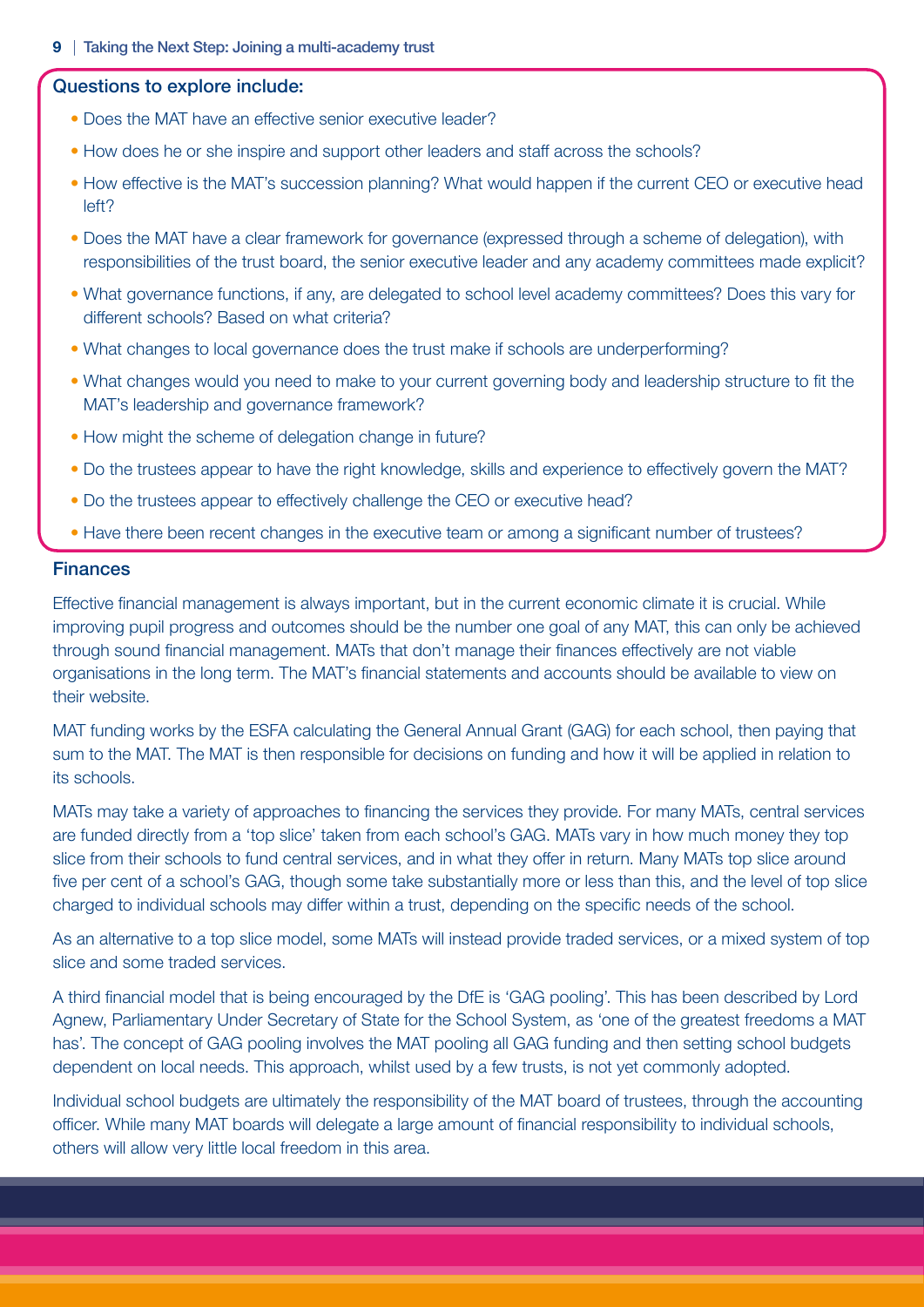The following questions may help you to understand the finances of a MAT you are considering joining, and their approach to financial management:

- Is the trust in good financial health?
	- Does a review of the last three years' budgets and the next three years' strategic financial plans indicate financial sustainability?
	- Are cash flow forecasts reviewed against actuals (cash balance at the bank) and variances reported on?
	- Do the monthly management accounts support current year budget profiles?
	- Are the management accounts regularly reviewed and commented on by the trust board?
- Do internal financial processes and controls reflect school policy in practice?
	- Are internal audit reports favourable?
	- Have any action points raised by auditors on the trust's annual accounts and management letter been addressed?
- If a top slice model is used, what percentage of its schools' budget does the MAT top slice, and what services does it provide in return? Is the same amount top sliced from all schools, or does it vary according to perceived need?
- What level of HR support does the top slice enable the trust to provide?
- Does the trust have people with strong financial and commercial expertise among both its staff and trustees?
- Does it have a chief financial officer or finance director, and if so is their role clearly defined?
- What is the trust's policy on its schools' reserves?
- What accounting software packages does the MAT use and, if they are different from those you currently use, how will the transition be managed?

### Legal and commercial

You will want to ensure that any MAT you join is well run and compliant with relevant statutory requirements, regulations and guidance. This will mean understanding whether there are any historic or current compliance issues, as well as what systems are in place for ensuring future compliance. A MAT may also have in place arrangements that are attractive in terms of central services or procuring key support services that your school will rely on.

Your staff are some of your most important 'assets', and you will therefore want to understand any impact on them, in terms of both new opportunities and any changes to current arrangements.

You may, therefore, want to consider the following questions:

- Does the MAT publish all the information it is required to on its website, and has it historically filed its accounts on time? What does the trustees' report in the last accounts tell you about the trust? Is this consistent with the other information you have received?
- Has the MAT received any formal notices from any regulator (such as a Financial Notice to Improve from the ESFA)?
- Has the MAT transferred any school it previously maintained to another trust?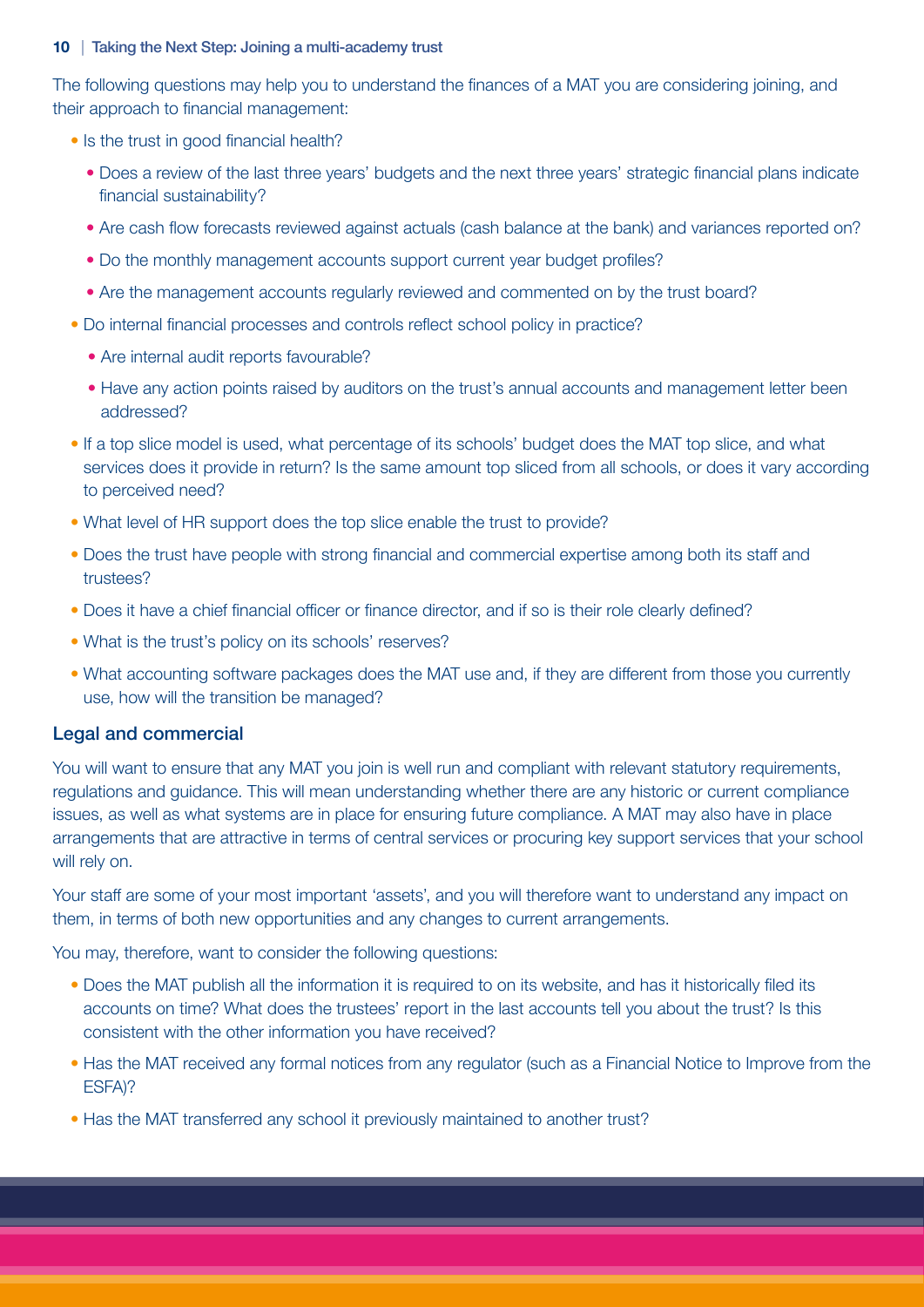- How does the MAT assess and manage risk across the trust? What part would your school play in this process?
- What contractual arrangements does the MAT have for services that your school would benefit from? (You may want to explore the costs and quality of historic performance for any arrangements that will be important to you.)
- Are there any services you currently buy that would not be needed if you joined the MAT? What would be the cost of early termination?
- Will there need to be any 'measures' as part of the TUPE process to allow you to align policies or practice with those of the MAT?

## Further questions

The DfE has produced some useful resources to enable trusts to consider their performance against good practice in the sector<sup>5</sup>. These documents set out what the RSCs are looking for when taking a decision on whether to grant approval for a school joining a trust, and enable trusts to evaluate how they are performing. They are also useful references for schools to use when assessing MATs they are considering joining.

## **Summary**

Seeking answers to the questions above should give you a clear sense of the characteristics of any MAT you're considering joining. Now you have a greater understanding of the MAT or MATs that you have considered, it is important to stop and reflect on how good the fit is for your school, and what joining the MAT might actually mean.

### Questions to explore include:

- How closely aligned is the ethos and culture of the MAT and your school?
- Are you energised and motivated by its vision? Do you believe the MAT can achieve it?
- What benefits do you think being part of the MAT will bring your school (eg in pupil outcomes, finances, staff recruitment and retention, staff development)?
- How do these compare with the potential benefits of other options (for example, joining a different MAT, or forming your own MAT)?
- How might your school need to change in order to realise those benefits? Does the long-term benefit of making such changes outweigh the immediate time and effort involved in joining the MAT?

## 5 Sources of information

In order to gain as accurate a picture of a MAT as possible, you will need to gather information from a number of sources. These include:

- the MAT's website, and those of the schools within it
- the MAT's documents including the articles of association and the scheme of delegation (these should be published on their website)
- the MAT's annual report and financial statements (filed at Companies House<sup>6</sup> and published on their website<sub>5</sub>

5 https://www.gov.uk/government/publications/multi-academy-trusts-establishing-and-developing-your-trust

6 https://www.gov.uk/government/organisations/companies-house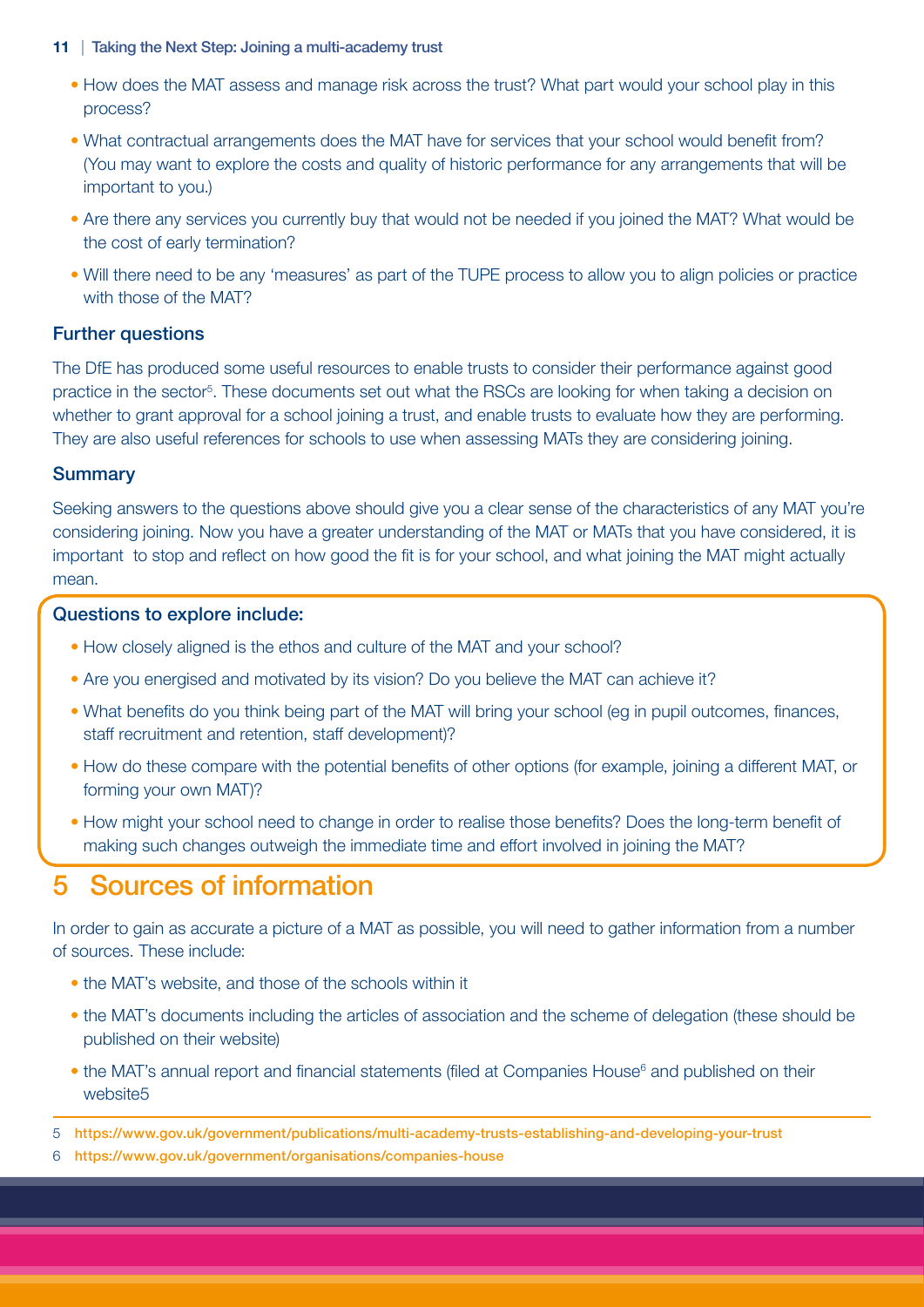- published information about the members, trustees and those on academy committees or advisory boards
- the DfE's financial benchmarking tool, which provides data to compare finances at both school and MAT leve<sup>l7</sup>
- staffing structures, pen portraits of the MAT CEO / executive head and central staff
- the minutes of trust board meetings
- DfE performance data and Ofsted reports of schools in the trust
- any available Ofsted MAT summary evaluations (Although Ofsted does not inspect MATs themselves, in the past it has co-scheduled inspections of schools within MATs. Ofsted announced in December 2018<sup>8</sup> that it will adopt a new process of MAT summary evaluations, involving a number of inspections of individual academies from a MAT. Once the inspection reports are published, Ofsted will then visit the 'head office' to work with MAT senior leaders. There will then be a published MAT evaluation letter, although the MAT as a whole will not be 'graded'.)
- information gleaned from talking to trustees and executive leaders, and academy committee members and headteachers of other schools in the trust
- local intelligence (to be treated with caution, of course)

## 6 Stakeholder engagement and consultation

Formal consultation will need to be carried out later as part of the official process of applying to join a MAT, but this is likely to go much more smoothly if people already know your plans and have had a chance to discuss them. You may, therefore, want to discuss your intention to join a MAT with your stakeholders at this stage, and invite them to share their thoughts with you.

How you do this will depend on your existing relationships with, and forums for talking to, staff, pupils, parents and the wider community, however, you might want to consider:

- a discussion at a staff meeting
- a letter to parents, also included on the school website, with responses invited
- a question and answer session for parents
- a parent survey
- a discussion with pupils in assembly, class groups or tutor groups
- an article in a local newsletter after key stakeholders have been consulted

Legal guidelines on consultations in the public sector state that:

- they should be undertaken when proposals for the subject of the consultation are at a formative stage
- they should provide enough information to those consulted to enable them to comment intelligently on the proposals
- they should allow enough time for those consulted to enable them to properly consider the proposals
- consultation responses should be specifically considered by the decision maker when deciding whether or not to implement the proposal

8 https://educationinspection.blog.gov.uk/2018/12/13/a-new-approach-to-evaluating-the-work-of-multi-academy-trusts/

<sup>7</sup> https://www.gov.uk/guidance/schools-financial-efficiency-financial-benchmarking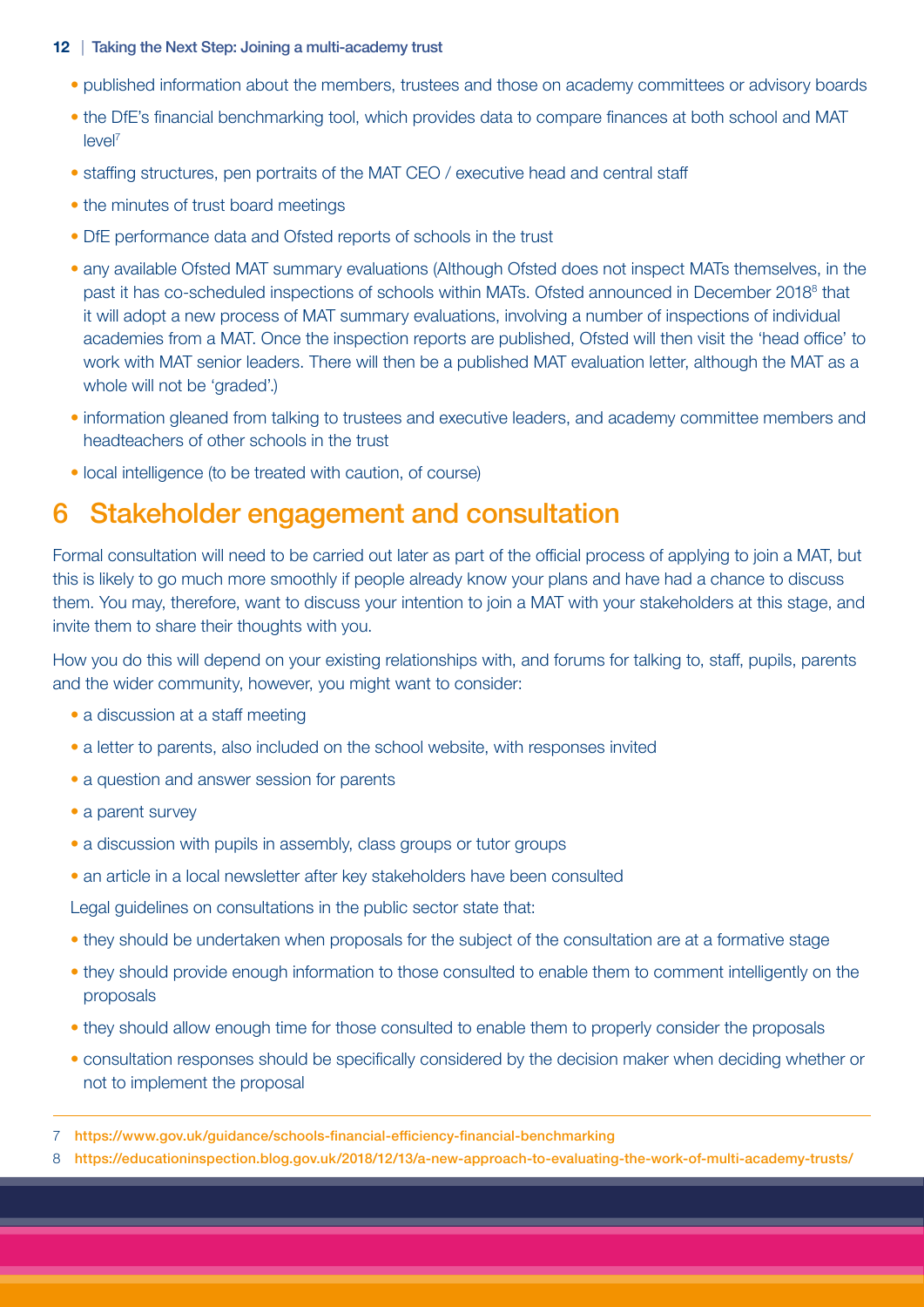It is acceptable for consultation letters etc to set out the preference, or predisposition of the governing body, in relation to the question of conversion. For example, if a maintained school has already decided in principle that it wishes to convert to an academy as part of a MAT, this can be explained.

The school may also wish to set out what it regards as the advantages of academy conversion generally and also, more particularly, as part of a MAT, but should make it clear that this is opinion rather than fact. In addition, the school should set out the governance arrangements for the school as proposed by the MAT in question.

The responses will need to be considered at a governing body meeting. The fact that the consultation responses were considered should be properly minuted.

Browne Jacobson has produced a document<sup>9</sup> which includes more detailed advice on the consultation process for both maintained schools and academies.

## 7 Ratifying your decision and next steps

## Maintained schools

Maintained schools need to begin the process of conversion by completing a short online form to register interest<sup>10</sup> in becoming an academy with the DfE. The DfE will then appoint a nominated project lead to get in touch with you and support you through the process of getting consent, converting to academy status and joining the MAT.

The DfE has also produced a comprehensive online guide<sup>11</sup> on converting to academy status, which explains in detail what is involved in this part of the process. This can appear rather daunting, but many MATs are experienced in supporting schools through this process and may take on much of the bureaucratic burden themselves.

### Single academy trusts and existing MATs

Increasingly MATs are being created or expanded not only by the incremental addition of schools converting from maintained status, but also by Single Academy Trusts and MATs transferring their schools into other existing MATs. In the financial year 2017-18, 255 academies transferred from one trust to another.

The process of identifying and assessing potential partners is the same for SATs as for maintained schools. However, the formal procedure is different, as the transferring trust is a charitable company.

The main differences in the process are as follows:

- **1 Funding.** While maintained schools still benefit from the academy financial support grant, trusts wishing to transfer schools to other trusts do not automatically receive any funding (although where a school is being 'rebrokered' by the DfE there may be sponsorship funding available).
- 2 **Application to the DfE**. Single academy trusts wishing to join a MAT need to obtain the consent of the Secretary of State via the ESFA and/or the Regional Schools Commissioner. This process is initiated by the MAT (rather than the single academy) completing an application form. Again, many MATs are experienced

<sup>9</sup> https://www.brownejacobson.com/education/training-and-resources/guides/2012/11/consultation-advice-for-multiacademy-trusts-mats

<sup>10</sup> https://form.education.gov.uk/fillform.php?self=1&form\_id=FitANqky23M&noLoginPrompt=1

<sup>11</sup> https://www.gov.uk/guidance/convert-to-an-academy-information-for-schools